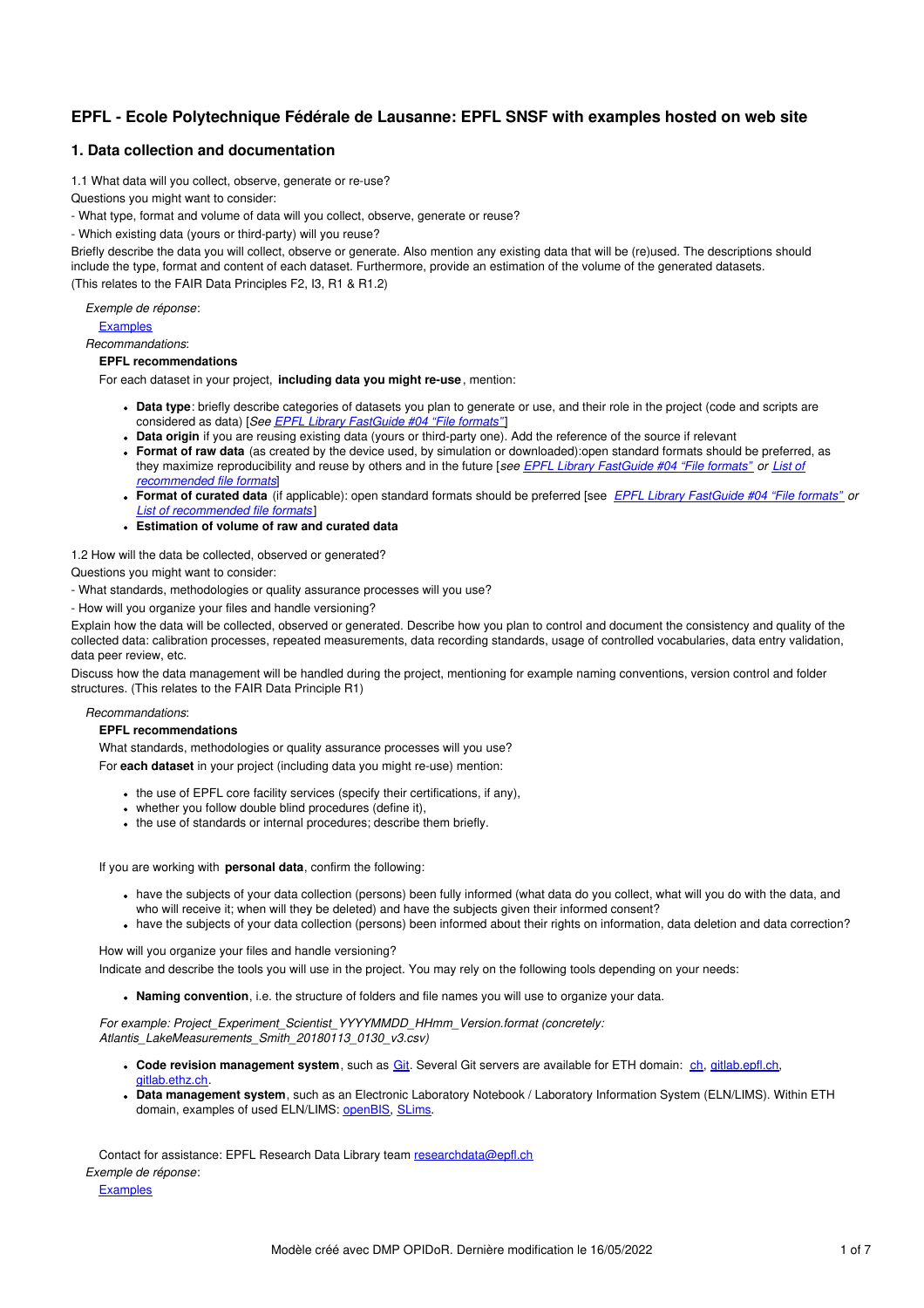1.3 What documentation and metadata will you provide with the data?

Questions you might want to consider:

- What information is required for users (computer or human) to read and interpret the data in the future?

- How will you generate this documentation?

- What community standards (if any) will be used to annotate the (meta)data?

Describe all types of documentation (README files, metadata, etc.) you will provide to help secondary users to understand and reuse your data. Metadata should at least include basic details allowing other users (computer or human) to find the data. This includes at least a name and a persistent identifier for each file, the name of the person who collected or contributed to the data, the date of collection and the conditions to access the data.

Furthermore, the documentation may include details on the methodology used, information about the performed processing and analytical steps, variable definitions, references to vocabularies used, as well as units of measurement.

Wherever possible, the documentation should follow existing community standards and guidelines. Explain how you will prepare and share this information. (This relates to the FAIR Data Principles I1, I2, I3, R1, R1.2 & R1.3)

*Exemple de réponse*:

**[Examples](https://www.epfl.ch/campus/library/alain-test/#snsf_examples_1_3)** 

*Recommandations*:

#### **EPFL recommendations**

Indicate all the information required in order to be able to read and interpret the data (context of data) in the future. General documentation of the data is often compiled into a plain text or [markdown](https://en.wikipedia.org/wiki/Markdown) README file. These formats may be opened by any text editor and are future proofed.

Also check EPFL Library Fastguide #05 ["Metadata"](https://infoscience.epfl.ch/record/265349?&ln=en).

In addition, for each data type:

Provide the **metadata standard** used to describe the data (for concrete examples see: Research Data Alliance Metadata Standards [Directory\).](http://rd-alliance.github.io/metadata-directory/standards/)

If no appropriate (discipline oriented) existing standard is available, you may describe the *ad hoc* metadata format you will use in this section.

Metadata may also be embedded in the data (e.g. embedded comments for code). Or, when for example using Hierarchical Data Format [HDF5](https://portal.hdfgroup.org/display/HDF5/HDF5), arbitrary machine readable metadata can be included directly at any level.

(Metadata refers to "data about data", i.e., it is the information that describes the data that is being published with sufficient context or instructions to be intelligible for other users. Metadata must allow a proper organization, search and access to the generated information and can be used to identify and locate the data via a web browser or web based catalogue).

Describe:

- the **software** (including its **version**) used to produce the data and the software used to read it (they can be different),
- the format and corresponding filename extension and its version (if possible).

The used software should be archived along with the data (if possible, depending on the software license).

- Describe the automatically generated metadata, if any.
- Provide the data analysis or result together with the raw data, if possible.

Additional information that are helpful in a README file:

- description of the used **software**,
- description of the used **system environment**,
- description of relevant **parameters** such as:
- geographic locations involved (if applicable)
- all relevant information regarding production of data.

Contact for assistance: EPFL Research Data Library team [\(researchdata@epfl.ch](mailto:researchdata@epfl.ch))

## **2. Ethics, legal and security issues**

2.1 How will ethical issues be addressed and handled?

Questions you might want to consider:

- What is the relevant protection standard for your data? Are you bound by a confidentiality agreement?

- Do you have the necessary permission to obtain, process, preserve and share the data? Have the people whose data you are using been informed or did they give their consent?

- What methods will you use to ensure the protection of personal or other sensitive data?

Ethical issues in research projects demand for an adaptation of research data management practices, e.g. how data is stored, who can access/reuse the data and how long the data is stored. Methods to manage ethical concerns may include: anonymization of data; gain approval by ethics committees; formal consent agreements. You should outline that all ethical issues in your project have been identified, including the corresponding measures in data management. (This relates to the FAIR Data Principle A1)

*Recommandations*:

**EPFL recommendations**

Take a look at EPFL Library Fastguide #08 "Personal Data [Management"](https://infoscience.epfl.ch/record/265349?&ln=en). If you need any help, you can contact EPFL Research *Office (research@epfl.ch).*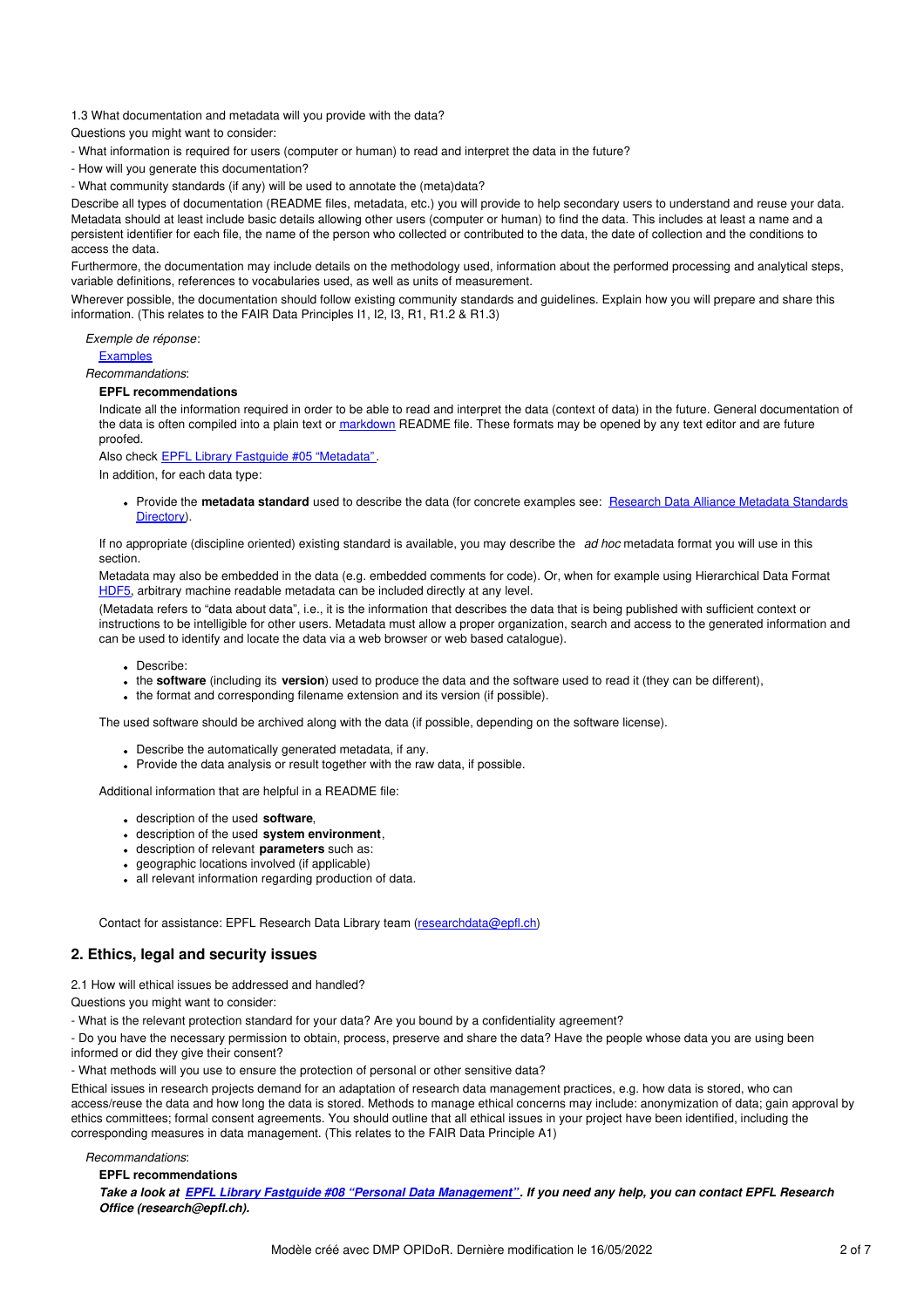### **Description and management of ethical issues**

Describe which **ethical issues** are involved in the research project (for example, human participants, collection/use of biological material, privacy issues (confidential/sensitive data), animal experiments, dual use technology, etc.).

For more information, see the EPFL [Research](https://www.epfl.ch/research/ethic-statement/compliance/) Ethics website.

- Explain how these ethical issues will be managed, for example:
	- The necessary ethical authorizations will be obtained from the competent ethics committee.
	- . Informed consent procedures will be put in place.
	- Personal/sensitive data will be anonymized.
	- Access to personal/sensitive data will be restricted.
	- Personal/data will be stored in a secure and protected place.
	- Protective measures will be taken with regard to the transfer of data and sharing of data between partners.
	- Sensitive data is not stored in cloud services (e.g. data related to individuals, data under a non-disclosure agreement, data injuring third party rights or legal expertise).

Please check if your project involves data relating to (in bold) one of the following ethical issues:

- Human participants (this includes all kinds of human participation, incl. non-medical research, e.g. surveys, observations, tracking the location of people)
- Human cells/tissues
- Human embryonic stem cells
- A clinical trial
- The collection of personal/sensitive/confidential data
- Animal experimentation
- Developing countries (access and benefit sharing)
- Environmental and/or health and safety issues (for example, a negative impact on the environment and/or on the health and safety of the researchers)
- The potential for military applications (dual-use technology).

If you consider that there are no ethical issues in your project, you can use the following statement:

"There are no ethical issues in the generation of results from this project".

#### **Ethical authorizations:**

If your project involves **human subjects**, an ethical authorization from either the cantonal ethics commission or the institutional ethics commission (EPFL-HREC) is needed. This depends on whether your project is invasive/non-invasive and whether or not health-related data is collected/used.

More information can be found on the EPFL [Research](https://www.epfl.ch/research/ethic-statement/compliance/) Ethics website or contact the Research Office in case of doubt which ethics commission is the competent authority to review the project [\(research@epfl.ch](mailto:research@epfl.ch)).

- For research involving work with **human cells/tissues**, a description of the types of cells/tissues used in the project needs to be provided, together with copies of the accreditation for using, processing or collecting the human cells or tissues. Please also see: <https://www.epfl.ch/research/ethic-statement/compliance/>.
- Research which involves the **collection or use of personal data** needs to be reviewed by the cantonal ethics commission or the institutional EPFL ethics committee (depending on what kind of data is involved). For more information, see the relevant page on the EPFL [Research](https://www.epfl.ch/research/ethic-statement/compliance/) Ethics website or contact the Research Office ([research@epfl.ch](mailto:research@epfl.ch)).
- If **animal experiments** are conducted in the context of the research project, an authorization of the cantonal veterinarian office is needed. (See also: <https://www.epfl.ch/research/ethic-statement/compliance/>).
- **Dual-purpose technologies** (civil and military): At EPFL, transfer of knowledge, software, demonstrators or prototypes could fall under the scope of the Federal Act on the Control of Dual-Use Goods, Specific Military Goods and Strategic Goods (Goods Control Act, CGA) and its Ordinance (OCB) in the context of technology transfer or research proposals, but also in informal personal contacts. Before transmission of information, research results, prototypes etc. to a company, person or institution (even academic) outside of Switzerland, it must be checked whether the data/information to be transmitted are apt to authorization.
- Please see: <https://www.epfl.ch/research/ethic-statement/compliance/> and/or contact the EPFL Legal Counsels of the Technology Transfer Office (TTO) [\(research@epfl.ch](mailto:research@epfl.ch)).

Research that may have a **negative impact on the environment**, for example research with Genetically Modified Organisms (GMO), requires an authorization from the Federal Office for the Environment [\(FOEN](http://www.bafu.admin.ch/?lang=en)). If the research project has a negative impact on the **health and safety of the researchers** involved (for example if the research proposal involves the use of elements that may cause harm to humans), authorizations for the processing or possession of harmful materials must be requested. More information can be obtained from the EPFL Safety, Prevention and Health Domain ([DSPS](https://www.epfl.ch/campus/security-safety/en/home/)) and <https://www.epfl.ch/research/ethic-statement/compliance/>.

## Contact for assistance: EPFL Research Office ( [research@epfl.ch](mailto:research@epfl.ch))

#### 2.2 How will data access and security be managed?

Questions you might want to consider:

- What are the main concerns regarding data security, what are the levels of risk and what measures are in place to handle security risks?
- How will you regulate data access rights/permissions to ensure the security of the data?
- How will personal or other sensitive data be handled to ensure safe data storage and transfer?
- If you work with personal or other sensitive data you should outline the security measures in order to protect the data. Please list formal standards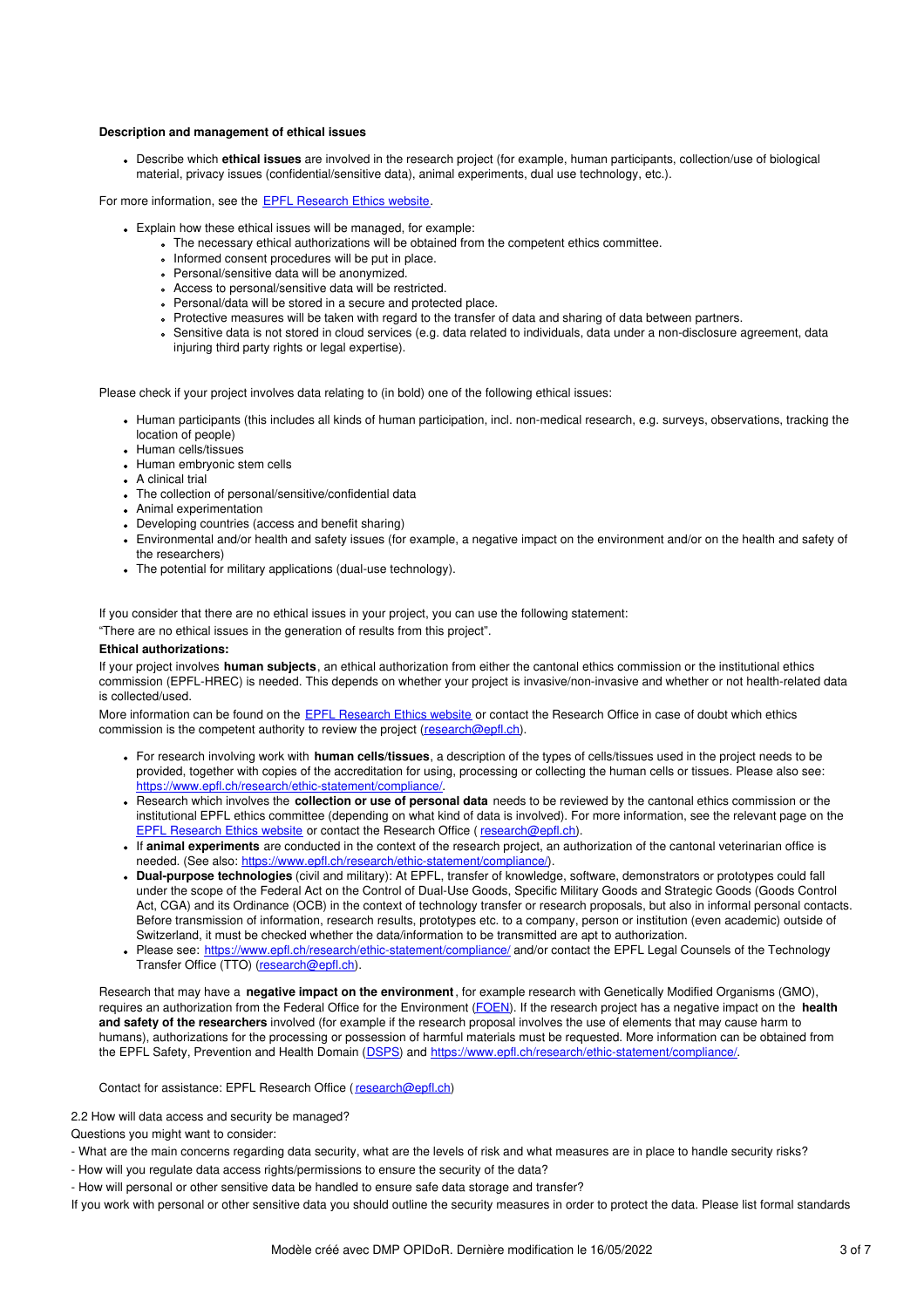which will be adopted in your study. An example is ISO 27001-Information security management. Furthermore, describe the main processes or facilities for storage and processing of personal or other sensitive data. (This relates to the FAIR Data Principle A1)

*Recommandations*:

**EPFL recommendations**

Take a look at **EPFL Library Fastguide #08 "Personal Data [Management"](https://infoscience.epfl.ch/record/265349?&ln=en)**. If you need any help, you can contact EPFL Research *Office (research@epfl.ch).*

The main concerns regarding data security are data availability, integrity and confidentiality.

- . Define whether:
- the level of the data availability risk is: low/medium/high.
- . the level of data integrity risk is: low/medium/high.
- the level of data confidentiality is: low/medium/high.
- You may choose some of the following options:
- *Regarding anonymization / encryption:*
- All personal data will be anonymized in such a way that it will be impossible to attribute data to specific persons.
- All personal data will be pseudonymized. The correspondence table will be encrypted and access restricted to the project leader.
- All sensitive data will be encrypted and encryption keys will be managed only by authorized employees.
- Sensitive data transfers will be end-to-end encrypted.
- *Regarding access rights:*
- Sensitive data will be accessible only by authorized participants to the project. The list of authorized participants will be managed by...
- Data access rules will be detailed in before starting the project.
- Access to the data/database will be logged, thus each access is traceable.
- Access to laboratory and offices will be restricted to authorized persons. The list of authorized persons will be managed by…
- *Regarding storage and back-up:*

1 - Have you planned on where to store your data?

 $\Box$  Yes  $\Box$  No

2 – If no, contact [researchdata@epfl.ch](mailto:researchdata@epfl.ch) to request help for storage for research data

3 – If you plan to use the central storage facilities (NAS.epfl.ch), have you checked the price for your necessary storage from the VPSI? ☐ Yes ☐ No

4 – Are you planning on using another storage system?

☐ Yes ☐ No

5 - If yes, have you checked:

□ The pricing?

□ The confidentiality?

☐ The ability and conditions to transfer your data to another location?

See also EPFL Library FastGuide #03 "Cost of Research Data [Management"](https://infoscience.epfl.ch/record/265349?&ln=en) and EPFL Library Cost Calculator for Data [Management](https://rdmepfl.github.io/costcalc/). Contact for assistance: EPFL: Research Data Library team ([researchdata@epfl.ch](mailto:researchdata@epfl.ch))

*Exemple de réponse*:

**[Examples](https://www.epfl.ch/campus/library/alain-test/#snsf_examples_2_2)** 

2.3 How will you handle copyright and Intellectual Property Rights issues?

Questions you might want to consider:

- Who will be the owner of the data?

- Which licenses will be applied to the data?

- What restrictions apply to the reuse of third-party data?

Outline the owners of the copyright and Intellectual Property Right (IPR) of all data that will be collected and generated including the licence(s). For consortia, an IPR ownership agreement might be necessary. You should comply with relevant funder, institutional, departmental or group policies on copyright or IPR. Furthermore, clarify what permissions are required should third-party data be re-used. (This relates to the FAIR Data Principles I3 & R1.1)

*Exemple de réponse*:

**[Examples](https://www.epfl.ch/campus/library/alain-test/#snsf_examples_2_3)** 

*Recommandations*:

### *If you need any help, you can contact EPFL Research Office (research@epfl.ch).*

Attaching a clear license to a publicly accessible dataset allows other to know what can legally be done with its content. When copyright is applicable, Creative [Commons](https://creativecommons.org/) licenses are recommended. This applicability of copyright goes to data which has itself a creative content (e.g. photos) or databases which are the result of a creative work (e.g. artistic collection of data) as well as to final data, which underlies scientific publications. However, a database composed of raw data with engineering values (temperatures, resistances, voltages…) would not qualify as copyrightable. Creative Commons licenses are not recommended for software.

Regarding code licenses, you can use:

- [GNU-GPL](https://www.gnu.org/licenses/gpl-3.0.fr.html) (Open Software)
- [Apache](http://www.apache.org/licenses/) 2.0 (smaller codes, libraries)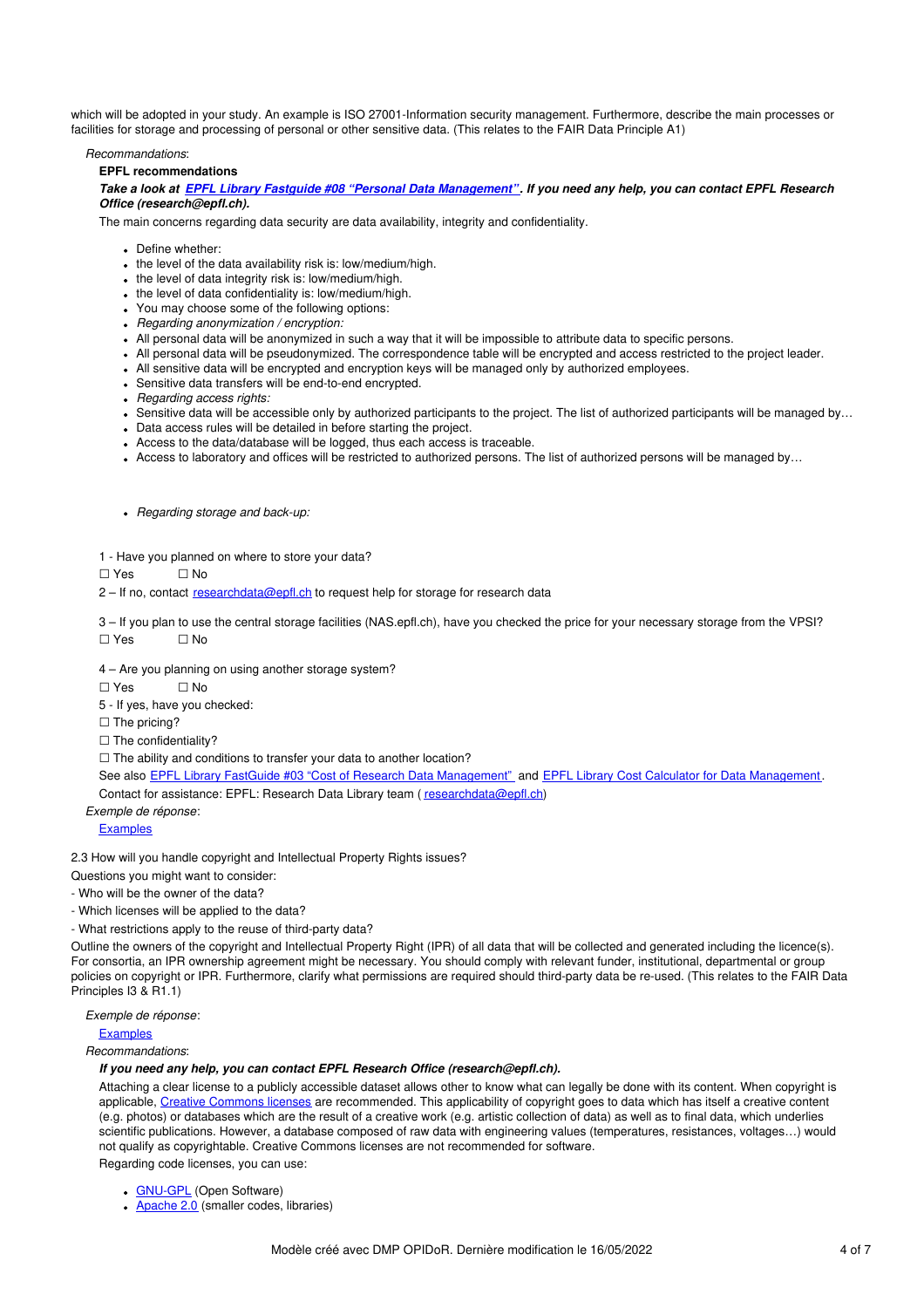- Permissive
- No share alike clause
- Preservation of copyright notice

• [3clause](https://opensource.org/licenses/BSD-3-Clause) BSD

#### [Comparison](https://snyk.io/blog/mit-apache-bsd-fairest-of-them-all) between each type of licenses

Amongst all Creative Commons licenses, CC0 "no copyright reserved" is recommended for scientific data, as it allows other researchers to build new knowledge on top of a data set without restriction. It specifically allows aggregation of several data sets for secondary analysis. Several data repositories impose the CC0 license to facilitate reuse of their content.

In order to enable a data set to get cited, and therefore get recognition for its release, it is recommended to attach a CC-BY "Attribution" license to the record, usually a description of the dataset (metadata). To get recognition, data sets can be cited directly. However, to increase their visibility and reusability, it is recommended to describe them in a separated document licensed under CC-BY "Attribution", such as a data paper or on the institutional repository.

When the data has the potential to be used as such for commercial purposes, and that you intend to do so, the license CC-BY-NC allows you to keep the exclusive commercial use.

Reuse of third-party data may be restricted. If authorised, the data must be shared according to the third party's original requirement or license. If you have any questions regarding this point, do not hesitate to contact the TTO: [andrea.crottini@epfl.ch](mailto:andrea.crottini@epfl.ch). If you need guidance in the publication and license choice, you can check the suggested "Data [publication](https://infoscience.epfl.ch/record/230281) decision tree". Contact for assistance: EPFL: Research Data Library team ([researchdata@epfl.ch](mailto:researchdata@epfl.ch))

## **3. Data storage and preservation**

3.1 How will your data be stored and backed-up during the research?

Questions you might want to consider:

- What is your storage capacity and where will the data be stored?

- What are the back-up procedures?

Please mention what the needs are in terms of data storage and where the data will be stored.

Please consider that data storage on laptops or hard drives, for example, is risky. Storage through IT teams is safer. If external services are asked for, it is important that this does not conflict with the policy of each entity involved in the project, especially concerning the issue of sensitive data. Please specify your back-up procedure (frequency of updates, responsibilities, automatic/manual process, security measures, etc.)

*Recommandations*:

#### **EPFL recommendations**

See EPFL Library FastGuide #10 "Storage, [preservation](https://infoscience.epfl.ch/record/265349?&ln=en) and publication", FastGuide #03 "Cost of Research Data [Management"](https://rdmepfl.github.io/costcalc/) and EPFL Library Cost Calculator for Data Management.

Institutional storage solutions:

For EPFL you can find the institutional storage option on this web page: https://support.epfl.ch/help?

[id=epfl\\_service\\_status&service=49a363acdb34c700ef64731b8c96191f](https://support.epfl.ch/help?id=epfl_service_status&service=49a363acdb34c700ef64731b8c96191f)

*Exemple de réponse*:

**[Examples](https://www.epfl.ch/campus/library/alain-test/#snsf_examples_3_1)** 

3.2 What is your data preservation plan?

Questions you might want to consider:

- What procedures would be used to select data to be preserved?

- What file formats will be used for preservation?

Please specify which data will be retained, shared and archived after the completion of the project and the corresponding data selection

procedure (e.g. long-term value, potential value for re-use, obligations to destroy some data, etc.). Please outline a long-term preservation plan for the datasets beyond the lifetime of the project.

In particular, comment on the choice of file formats and the use of community standards.

*Exemple de réponse*:

**[Examples](https://www.epfl.ch/campus/library/alain-test/#snsf_examples_3_2)** 

*Recommandations*:

#### **EPFL recommendations**

Describe the procedure, (appraisal methods, selection criteria …) **used to select data to be preserved**. Note that preservation does not necessarily mean publication (e.g. personal sensitive data may be preserved but never published), but publication means generally preservation.

This section should answer the following questions:

- What data will be preserved in the long term **selection criteria**, in particular:
	- **Reusability of the data**: quality of metadata, integrity and accessibility of data, license allowing reuse, readability of data (chosen file formats)

- **Value of the data**: indispensable data, completeness of the data or data set, uniqueness, possibility to reproduce the data in the same conditions and at what cost, interest of the data, potential of reuse

- **Ethical considerations**
- **Stakeholders requirements**

- **Costs**: additional costs that come for depositing data in a repository or data archive of your choice (costs anticipation and budgeting)

Selection basically has to be done together with or by the data producer or someone else with deep specialist knowledge.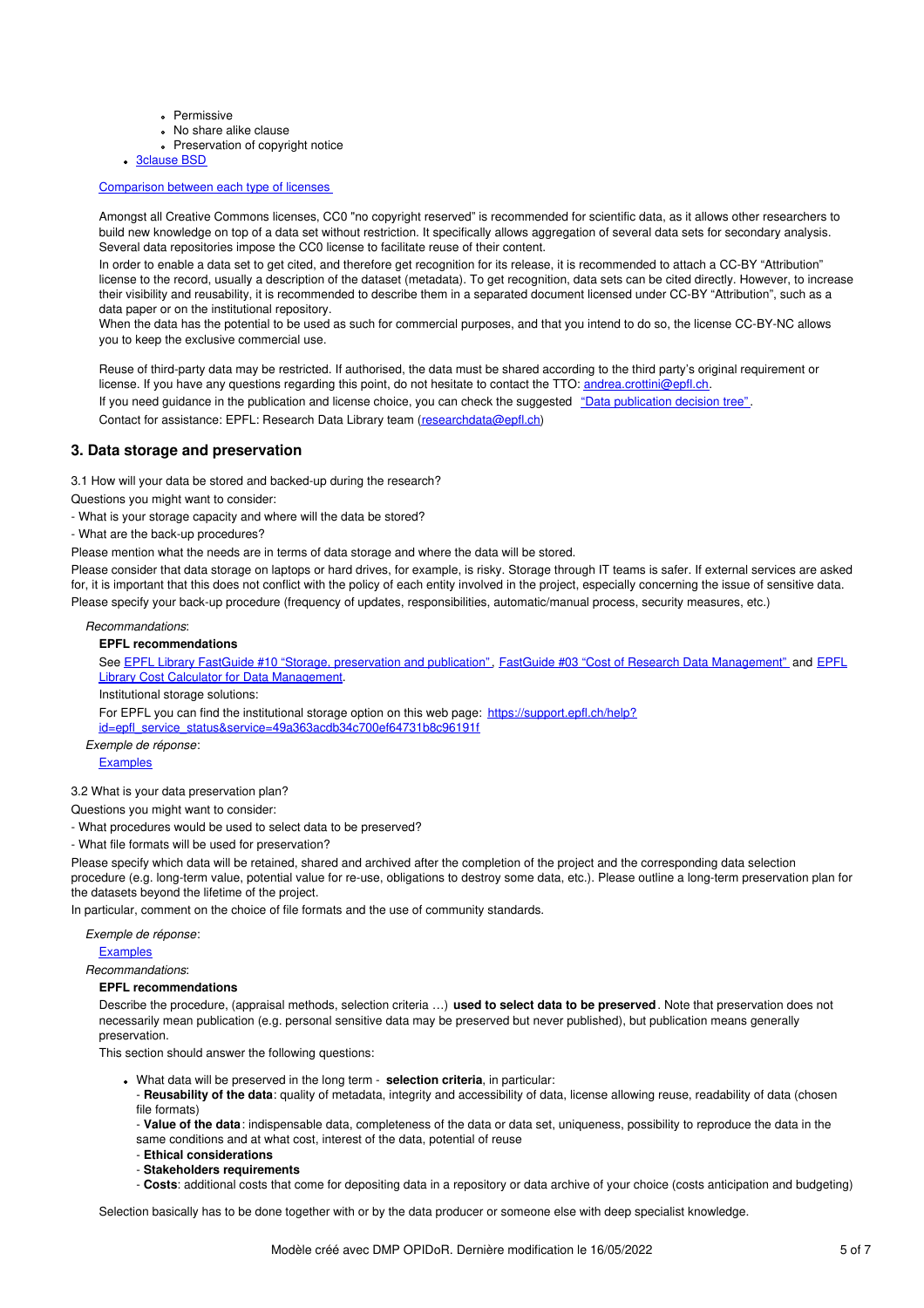- What data curation process(es) will be applied, i.e.: anonymization (if necessary), metadata improvement, format migration, integrity check, measures to ensure accessibility.
- Data retention period (0, 5, 10, 20 years or unlimited)
- Decision to make the data public
- Use of sensitive data (i.e. privacy issues, ethics, or intellectual property laws)
- Definition of the responsible person for data (during the process of selection and after the end of the project)

Other criteria from the Digital [Curation](http://www.dcc.ac.uk/resources/how-guides/appraise-select-data) Center (UK). In addition, select appropriated preservation formats (see section 1.1) and data description or metadata (see section 1.3).

See EPFL Library FastGuide #10 "Storage, [preservation](https://infoscience.epfl.ch/record/265349?&ln=en) and publication" .

Contact for assistance: EPFL: Research Data Library team ([researchdata@epfl.ch](mailto:researchdata@epfl.ch))

## **4. Data sharing and re-use**

4.1 How and where will the data be shared?

Questions you might want to consider

- On which repository do you plan to share your data?

- How will potential users find out about your data?

Consider how and on which repository the data will be made available. The methods applied to data sharing will depend on several factors such as the type, size, complexity and sensitivity of data.

Please also consider how the reuse of your data will be valued and acknowledged by other researchers.

(This relates to the FAIR Data Principles F1, F3, F4, A1, A1.1, A1.2 & A2)

*Exemple de réponse*:

**[Examples](https://www.epfl.ch/campus/library/alain-test/#snsf_examples_4_1)** 

*Recommandations*:

### **EPFL recommendations**

This part depends on whether your data are sharable. If you are in doubt, when patents could be considered for instance, contact the [TTO](https://tto.epfl.ch/). It is recommended to **publish data in well established** (or even certified) domain specific **repositories**, if available:

- [re3data](http://www.re3data.org/browse/by-subject/) is a repository directory allowing to select repositories by subject and level of trust (e.g. certifications)
- ETH Zurich researchers are encouraged to publish data in ETH's own Research [Collection](https://www.research-collection.ethz.ch/) repository to ensure full compliance with ETH regulations.
- EPFL Library provides support to guide researchers in the choice of an appropriate (disciplinary) repository.

A project for an EPFL institutional repository is currently ongoing (expected for 2020).

However, EPFL strongly encourages its researchers to use disciplinary repositories when they exist.

In domains for which no suitable subject repositories are available, generalist repositories are available.

Among the most common used:

- [Zenodo](https://zenodo.org/)(free, maximum 50GB/dataset, hosted by CERN)
- [Dryad](http://datadryad.org/) (120\$ for the first 20GB and 50\$ for additional GB, Non-profit organization)
- [Figshare](https://figshare.com/) (free upload, maximum 5GB / dataset, commercial company)

**Note**: SNSF does not pay for storage in commercial data repositories (even though data preparation costs are eligible). Check the SNSF's criteria for non-commercial repositories [\(http://www.snf.ch/en/theSNSF/research-policies/open\\_research\\_data/Pages/data-management](http://www.snf.ch/en/theSNSF/research-policies/open_research_data/Pages/data-management-plan-dmp-guidelines-for-researchers.aspx)plan-dmp-quidelines-for-researchers.aspx, section 5.2). If you choose a commercial repository, read carefully the Terms of service to check if they respond to your needs and to your institutions' ones as well as to your institutional (data) policy. See also EPFL Library Cost Calculator for Data [Management.](https://rdmepfl.github.io/costcalc/)

4.2 Are there any necessary limitations to protect sensitive data?

Questions you might want to consider:

- Under which conditions will the data be made available (timing of data release, reason for delay if applicable)?

Data have to be shared as soon as possible, but at the latest at the time of publication of the respective scientific output.

Restrictions may be only due to legal, ethical, copyright, confidentiality or other clauses.

Consider whether a non-disclosure agreement would give sufficient protection for confidential data.

(This relates to the FAIR Data Principles A1 & R1.1)

*Recommandations*:

#### **EPFL recommendations**

You may mention specifically the conditions under which the data will be made available:

- there are no sensitive data
- the data are not available at the time of publication
- the data are not available before publication
- $\bullet$  the data are available after the embargo of  $\dots$
- the data are not available because of the patent of ... for a period of...

Contact for assistance: EPFL: Research Data Library team ([researchdata@epfl.ch](mailto:researchdata@epfl.ch))